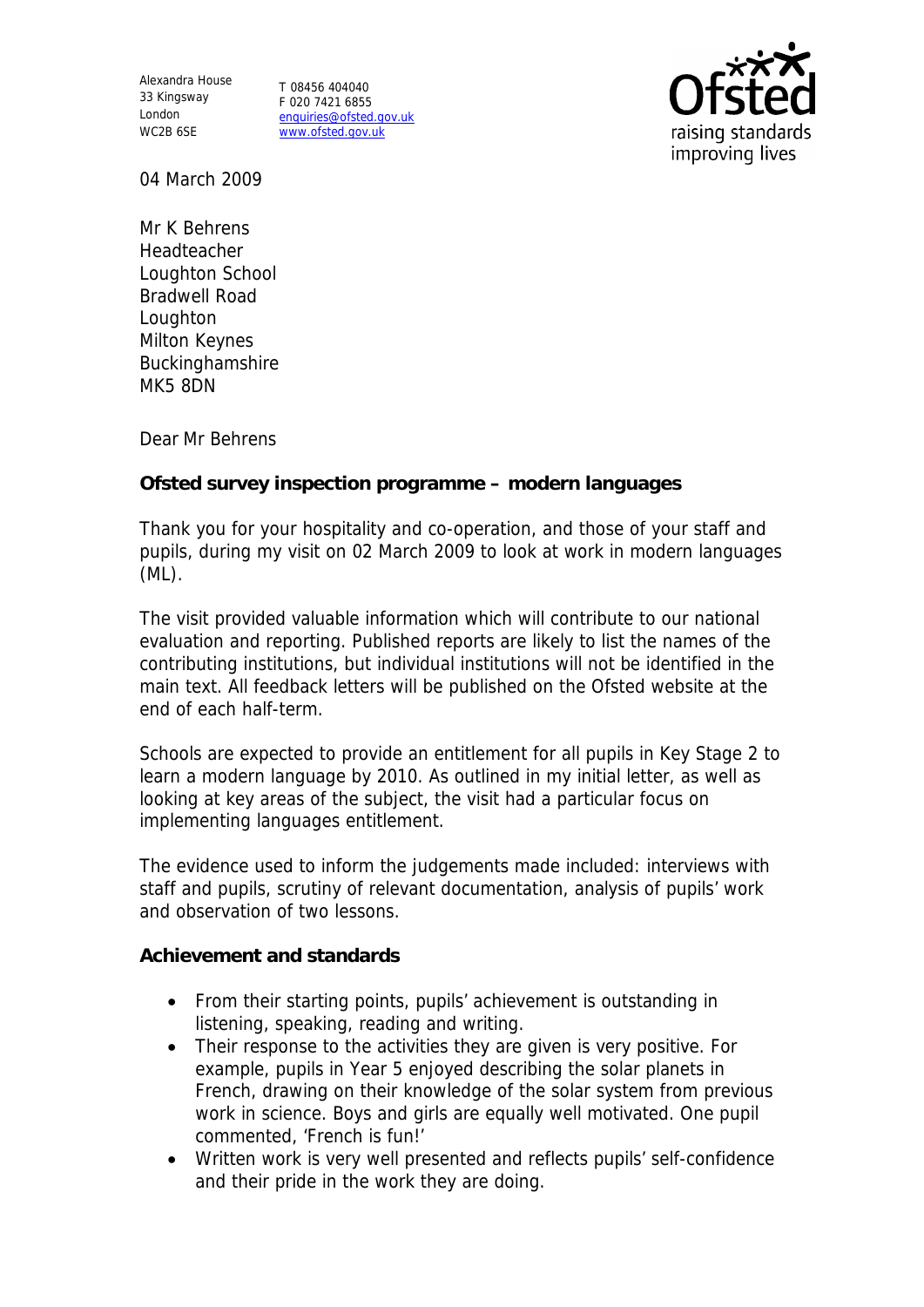- Pupils speak with confidence in French. For example, pupils in Year 3 repeat phrases from stories and pupils in Year 5 have made a video recording themselves presenting weather forecasts in French.
- Relationships are very positive. Pupils work well together and enjoy opportunities to discuss their learning in pairs. This promotes their social skills very well. They set to work as soon as they are given tasks to do and sustain their interest.
- Pupils are very clear that learning a foreign language will be useful for their future lives. They say it will help them attain well when they go on to secondary school. They are aware that being able to converse with people in French is a good social skill and may be helpful in order to buy essential items while abroad.

**Quality of teaching and learning in ML**

- The language is taught by a well qualified linguist in Years 4 to 6, the ML teacher. The ML teacher has a very good understanding of language teaching methodology for teaching in Key Stage 2. In Year 3, the class teachers teach the modern language. They have a good knowledge of the language and primary language teaching approaches. In Year 3 the native speaker French language assistant supports the teaching.
- Teaching methods focus on active, enjoyable learning using songs, 'powerpoint' presentations, mini white boards, whole class teaching and independent work. In Year 3, small groups also spend time working with the native speaker French language assistant.
- In Year 3, Big Books in French are used successfully as starting points to explore new language. The content of the lessons is very well designed to engage all learners' interest. In Years 4 and 5, the schemes of work are closely linked to topic themes across a range of subjects. For example, pupils in Year 5 were learning about size and colour through discussion of the solar planets, which they were also studying in science. This is particularly effective, holds pupils' attention very well and is suitably challenging.
- Reading and writing are taught explicitly. In Year 3, pupils are introduced to French text through the Big Books. Older pupils read and write sentences and longer texts.
- Pupils' progress is assessed at the end of each topic. Pupils are aware of their progress and appreciate the guidance they receive on what the next steps are in their learning.
- They have very positive attitudes and behave very well in lessons.
- Tasks are generally well matched to pupils' needs. More able pupils are set appropriately challenging work. Pupils who struggle with basic literacy and numeracy are well motivated and do well.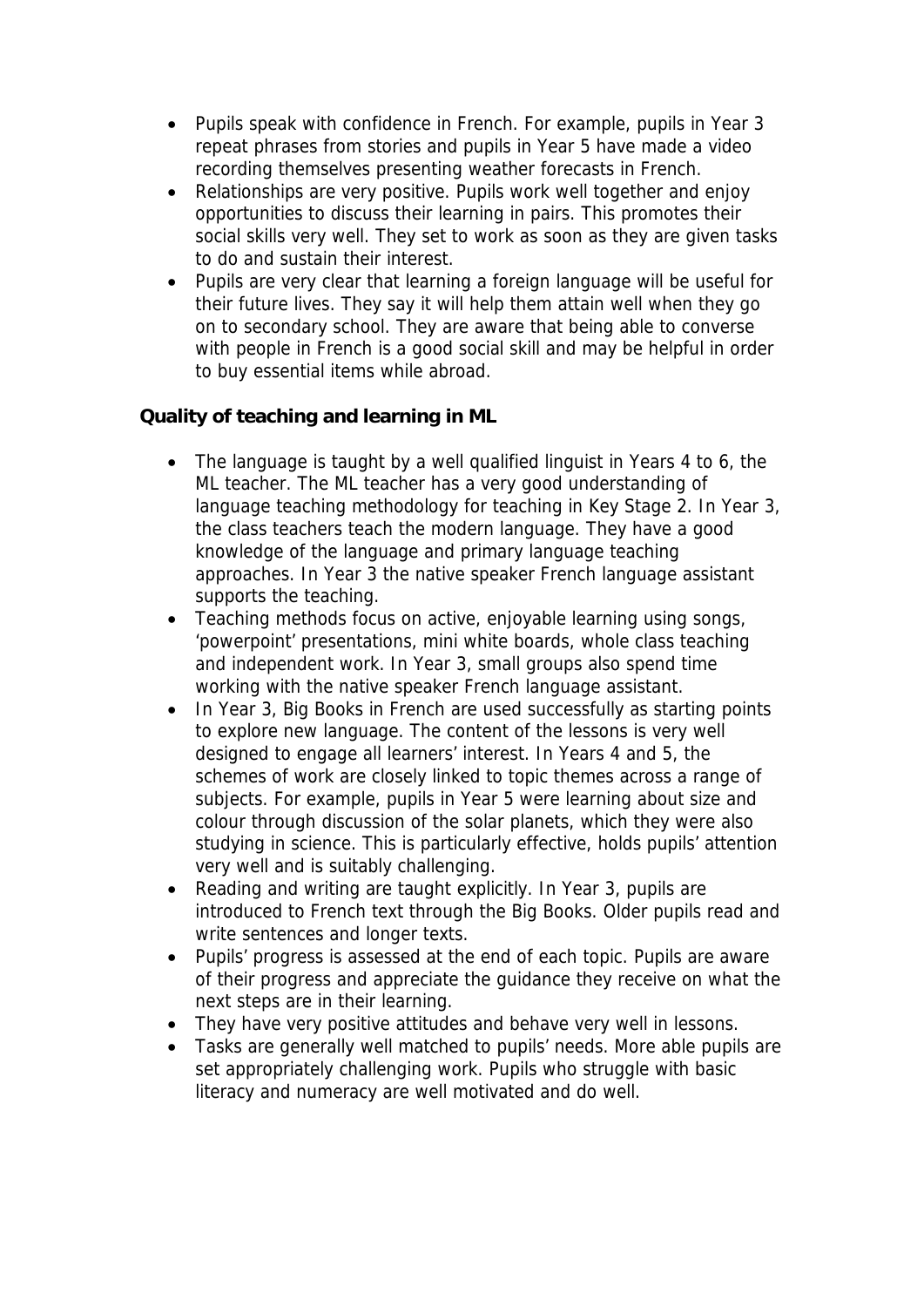## **Quality of curriculum**

- Pupils have one dedicated ML lesson per week. In Years 5 and 6 the lessons are 50 minutes. In Years 3 and 4 they are 35 minutes. Teachers revisit the learning during the week, particularly in Years 3 and 4.
- The school's scheme of work is based closely on the new Qualifications and Curriculum Authority (QCA) scheme, is clear and includes guidance for each topic so that other teachers could use the plans to deliver the learning. Planning ensures that all areas of the Key Stage 2 Framework are well covered, and includes explicit references to the headings and objectives.
- The use of information and communication technology (ICT) is a particular strength. The ML teacher has developed a large variety of resources for use on the interactive whiteboard to support language learning. These include many power point presentations.
- Pupils are developing a very good knowledge about language. In Year 5, the ML teacher made very good use of specific language terminology to introduce new language. For example, pupils were using 'nom', 'nom propre', and 'adjectif' to describe different parts of the sentences they were reading and writing about the solar planets. The pupils were also discussing the position of adjectives in French and making comparisons with English. Very good links between subjects means that in French lessons comparisons are made with recent learning in English literacy lessons. For example, pupils in Year 6 were learning connectives in French, 'mais' and 'parce que'.

**Leadership and management of ML**

- Leaders have established a clear rationale for ML. As a result, pupils achieve very well.
- Leaders monitor the quality of ML provision and have a very good awareness of the school's strengths. Priorities for development rightly include improving arrangements for transfer of assessment information to secondary schools when pupils leave the school at the end of Year 6. Links are developing with local secondary schools, but information about pupils' achievement and the standards that they reach is not systematically passed on.

**Implementing languages entitlement**

Implementing entitlement is outstanding.

• All Key Stage 2 pupils learn French. There is an effective model of delivery in Key Stage 2 and very good provision for all pupils in Years 3 to 6. The curriculum and teaching and learning are exemplary.